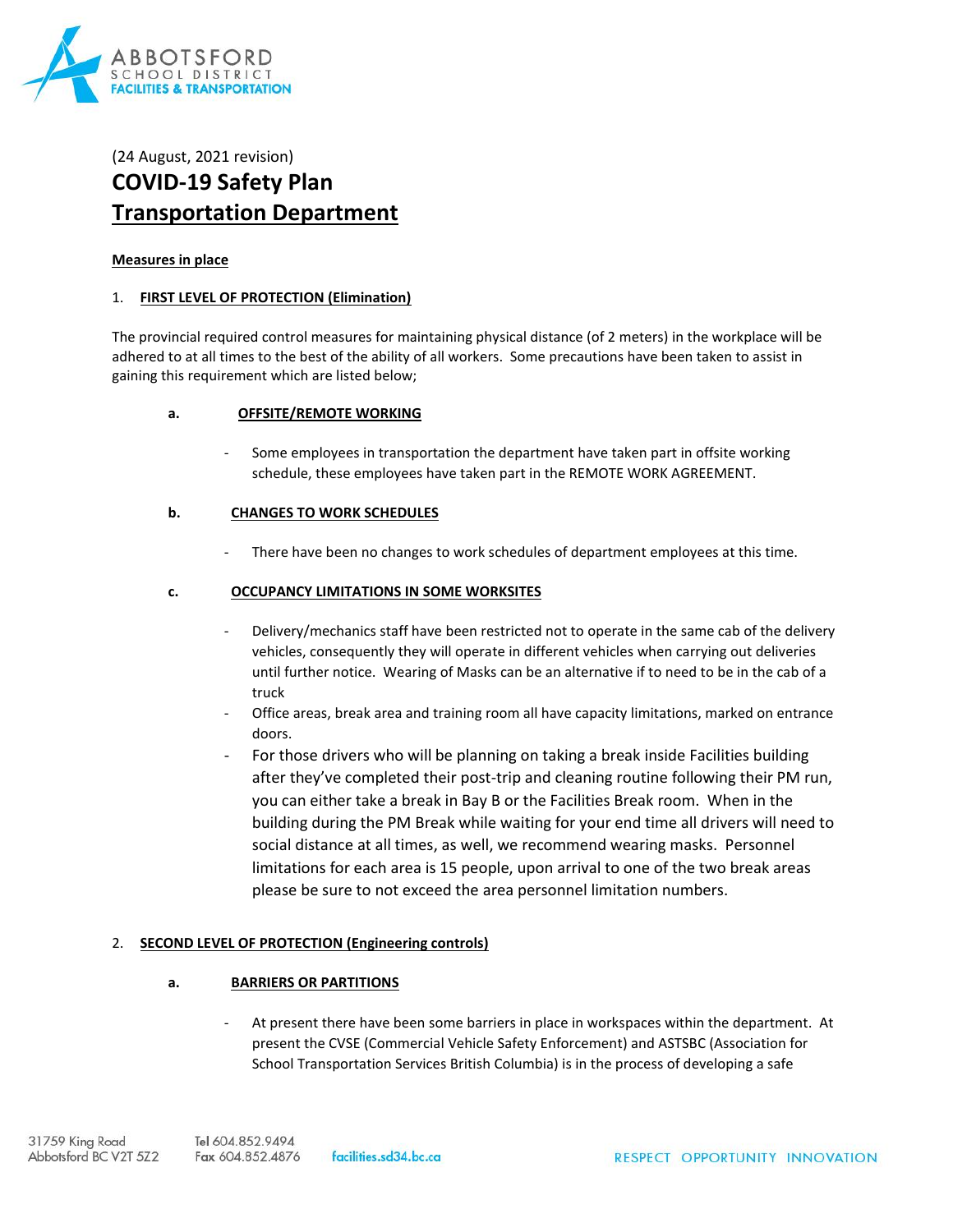authorized barrier/partition system that will assist in providing the driver with safe distancing measures. Dynamics, Blue Bird bus dealership has constructed a barrier that fits in all of our buses, SD 34 busing has installed these barriers in all of our buses.

- A work order has been submitted for desk separation barriers for transportation office areas, (completed)
- The drivers dispatch area has been moved to bay "B" area, diagram to identify was area's below.
- **b. DIAGRAM**



# 3. **THIRD LEVEL OF PROTECTION (Administration controls)**

# a. **RULES AND GUIDELINES TO FOLLOW TO REDUCE RISK OF AIRBORNE TRANSMISSION**

- All personnel must abide by the 2 meter distancing between each other in accordance with the Provincial state of emergency within buildings.
- Where it is not a ONE-WAY direction with walk-in doorways please use the window on doorways to view if there are other workers exiting the doorway while you may be attempting to enter. Where there are no windows in doorways please proceed with caution when entering and exiting doorways.
- Drivers will be using the larger bay "B" to collect busing paperwork for their duties, all required information will be kept in their cubbies. Because there are several drivers employed in busing please proceed into bay "B" while paying close attention to the ONE-WAY direction arrows and social distancing lines. Seating

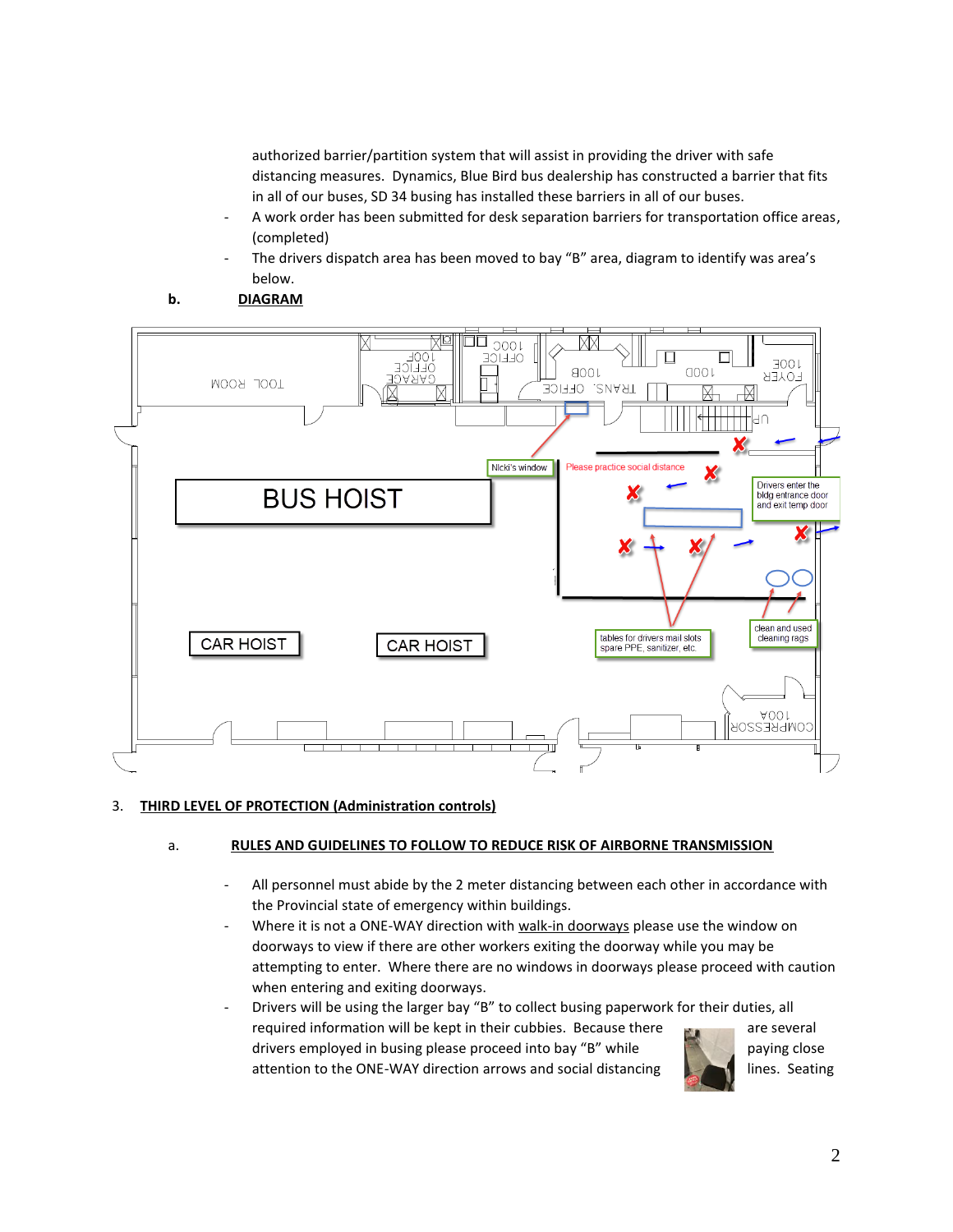is provided for drivers in Bay B for break time periods, please leave chairs positioned over the Sit here stickers so that social distancing can be maintained, if standing please abide by 2 meter social distancing as well, masks are recommended to be worn while inside the buildings. Facilities break area also provides an area for drivers to take a break, again, please abide by social distancing rules and wear a mask where and when required.

- Custodial Staff are completing wipe down procedures in accordance with School District requirements at the worksite.
- Posters are on all doorways identifying, PPE use, handwash procedure, etc, etc.
- Rest rooms and hand wash area available;
	- central hallway first floor of the Facilities building both male and female and hand wash area.
	- second floor over office area both male and female and hand wash area.
	- Hand sanitizer bottles and or dispensers are at all desk areas and one on each school bus.
- On-site COVID-19 Management procedures page 12 of safe work procedures.

## 4. **EXPOSURE CONTROL PLAN FOR BUSING**

- Code of Conduct Rules for Students
	- Note to parents;
		- a) Students cannot ride if;
			- o Experiencing symptoms of COVID 19
			- o Anyone in the student's home is experiencing symptoms of COVID 19.
			- o Anyone in the student's home has come in contact with someone with COVID 19.
			- o They have recently travelled outside Canada.
		- b) Students must wash their hands before getting on the bus and as soon as they get off the bus at school or home.
		- c) Students must maintain physical distancing and remain in designated seats.
- Drivers prep prior to run;
	- Drivers complete a Daily Health Assessment form prior to entering the Abbotsford School District work site. Identifying any symptoms if applicable, all employees must declare on the health assessment form that they suffer from *no symptoms daily* prior to entering the workplace.
	- **■** All drivers and employees must adhere to the School District's Safe Work Procedures for Staff – COVID 19.
	- Drivers use hand sanitizer upon entering the bus.
- Pre Route Steps;
	- Ensure seating plan/rider list is with driver.
	- Open windows at least a crack.
	- Turn on driver's fan if available.
	- Turn on exhaust fan on roof if available.
	- Ensure hand sanitizer dispenser on bus is functional and a spare container is in storage on bus.
- Cleaning of Buses;
	- Driver will complete an interior wipe down and sweep floors daily. Wipe down all high touch surfaces, with the Transportation disinfectant spray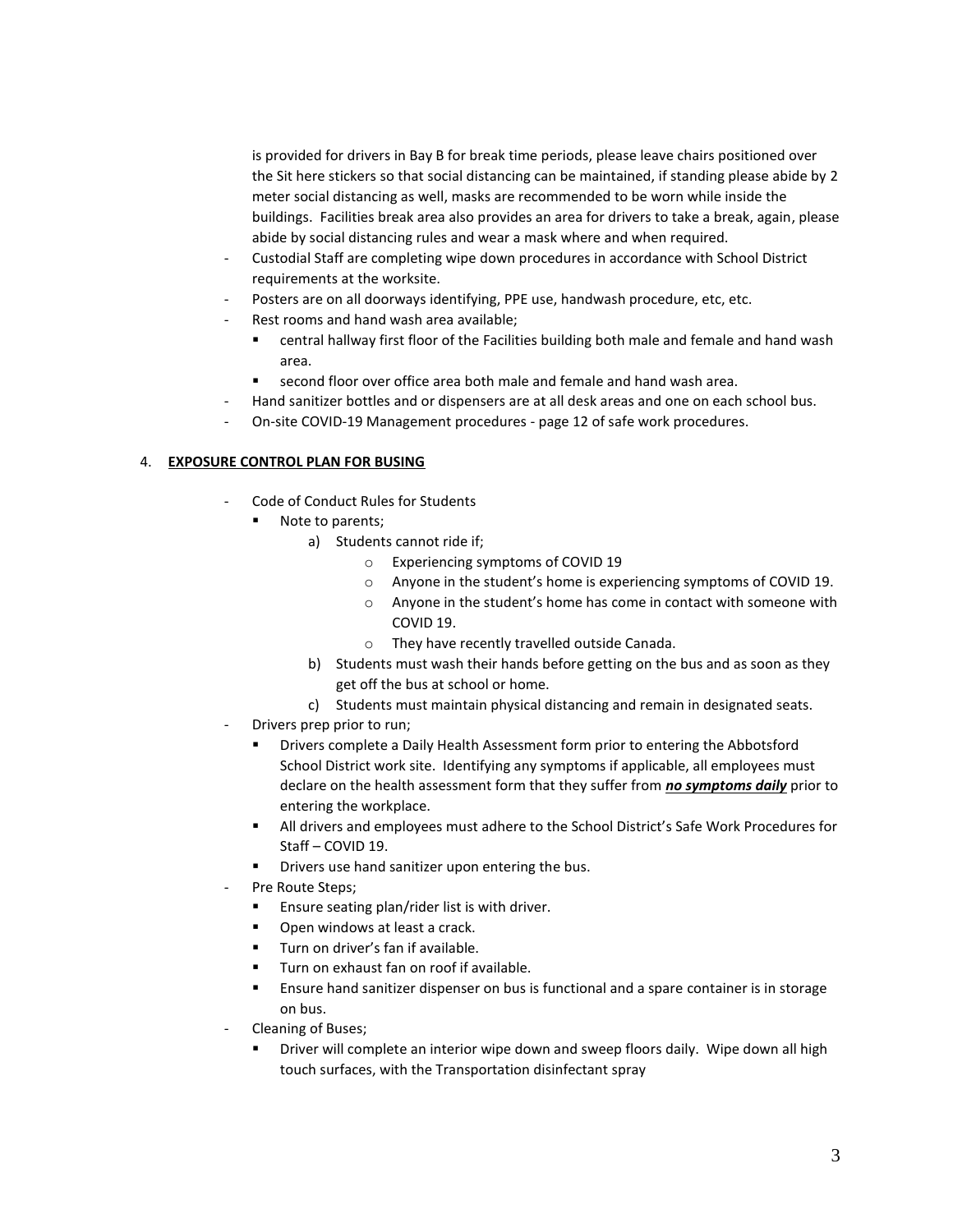- 1. at the end AM route (including field trip runs)
- 2. at end of PM route
- 3. drivers compartment;

(High touch surfaces are; stairwell walls, handrails, side edges and top edges of all seats) THESE WIPE-DOWNS ABOVE MUST BE DONE BACK AT BUS YARD.

- 4. Exterior washing of bus will take place as required.
- Drivers have a responsibility to read and be familiar with MSDS/PPE as required for cleaning materials.
- Drivers have adequate cleaning and disinfectant products and containers that they can refill at garage cleaning station from the dispatcher as well as wiping cloths.
- Empty garbage daily.
- Floors to be washed when required and a minimum of once per week.
- Personal Protective Equipment (PPE) for Drivers
	- Plexiglas and plastic curtain shield enclosing driver's compartment, although a face shield will still be required in case a driver needs to be within a 2 mtr distance of a student, due to having to assist student or come to their aid while on the bus.
	- When operating a school bus with plastic curtain it must be understood that the curtain is only in the closed position while bus is stopped and students are loading or unloading, curtain will be in the open position when the bus is in motion.
	- Face Masks are recommended to be worn by all drivers while driving the bus.
	- Gloves to be worn by choice.
- PPE for Students
	- **As per Provincial Health guidelines all Middle and High School students are required to wear masks, Elementary School students it is optional for face masks.**
		- a) All people 12 and older should wear masks on school buses
		- b) Students 9 11 years of age are encouraged to wear a mask at school
		- c) Students under 9 years of age mask use should be based on their personal or family/caregivers' choice.
	- Our position at the Abbotsford School District is that we recommend all students wear non-medical masks and we urge them to do so.
	- Students will be encouraged to use sanitizer upon entering the bus.
- Self-Distancing;
	- Seat spacing on buses as per Provincial guidelines.
	- Students must social distance prior to getting on bus at stops, as well, once they exit the bus in school area.

## 5. **FOURTH LEVEL PROTECTION USAGE OF MASK (optional measure in addition to other control measures) a. PERSONAL PROTECTIVE EQUIPMENT (PPE)**

- It's the responsibility of everyone to social distance while in the workplace, non-medical masks are recommended for all employees while inside a building or on board a bus.
- non-medical mask wearing will be encouraged for office staff. When office staff have visitors, contractors, SD employees from other departments in their workspace, or when traveling throughout the worksite outside of their workspace.
- Transportation Department is requesting and highly urging all department employees to wear masks when in the driver's bay B area and to wear masks when travelling throughout the building to areas not typical of their own work space/area.